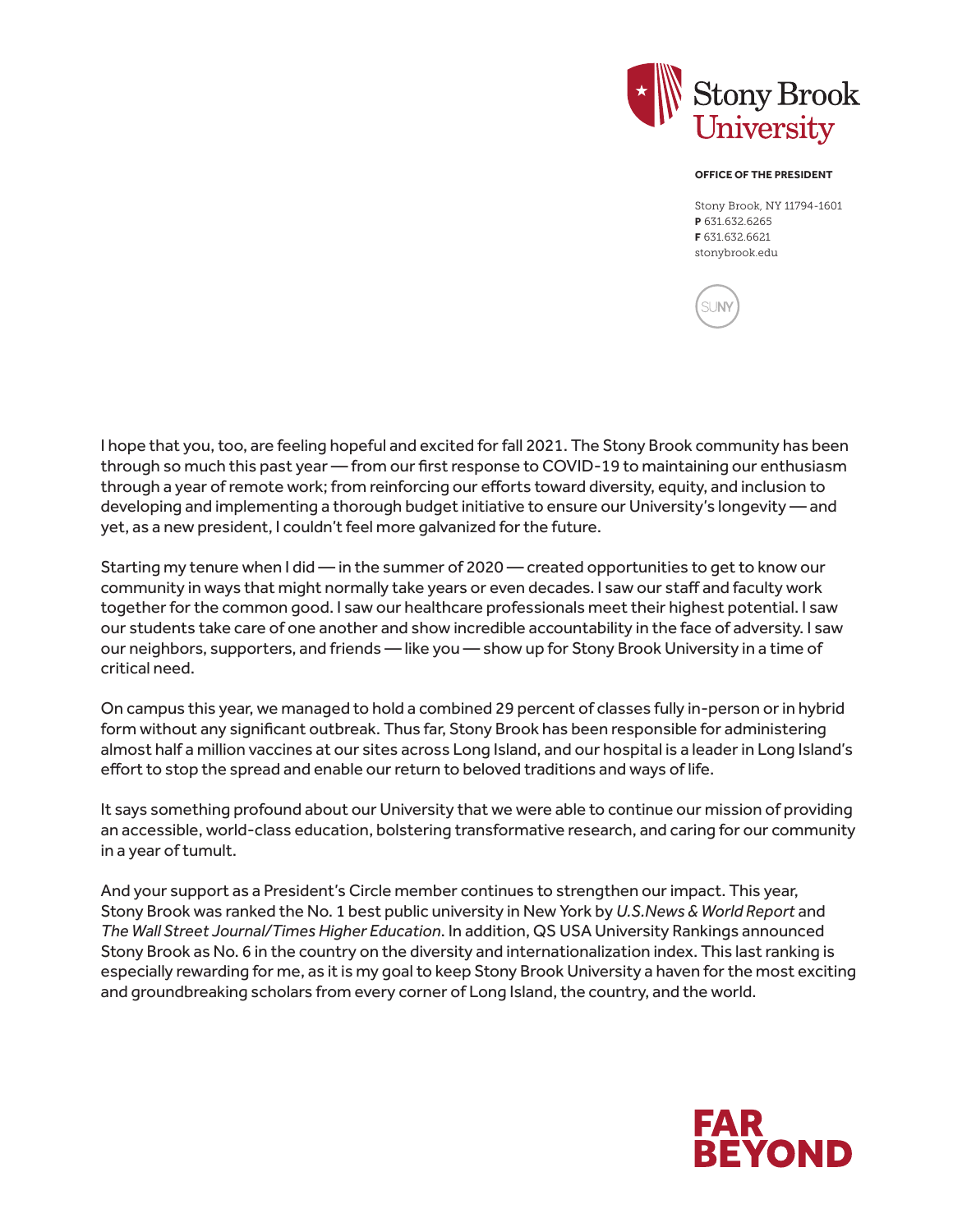As our University continues to grow and advance its international reputation, it's important to have a strong leadership team. Since my last letter, it's been my pleasure to welcome our new provost, Paul Goldbart, PhD, to the Stony Brook family. A renowned theoretical physicist, Dr. Goldbart is a passionate advocate for public research universities, where he believes students can discover their unique abilities in a community of creativity and productivity.

I had the opportunity to see Dr. Goldbart's work at The University of Texas at Austin, where he showed himself to be a leader of strategic vision, with immense knowledge and experience working with a large and complex college. I am exceedingly confident in his ability to bolster our University's reputation while building an inclusive and equitable environment for students, faculty, and staff.

After a competitive national search, I'm also pleased to name Justin Fincher, PhD, as Stony Brook's vice president for advancement and executive director of the Stony Brook Foundation, effective August 23. Dr. Fincher is an experienced advancement leader who embraces collaboration and teamwork, and whose education and career have been shaped by public universities. In fact, Stony Brook University was the first university that Dr. Fincher ever visited as a Long Island high school student! Now he is coming back to his Long Island roots, ready to bring his leadership and expertise to our fundraising and alumni engagement.

Last year, I wrote to you about the obstacles that Stony Brook University had yet to overcome, including a series of compounding and systemic budget challenges. Since then, we have evaluated ways Stony Brook can and will reduce operating costs while continuing to expand its reach through innovation and revenue generation. Ultimately, we found more than \$15 million in savings, as well as areas in which we can streamline processes, invest in new technology, and better support our faculty researchers.

We were pleased to learn that New York State's predicted reduction in support has been averted. However, our appropriations are still nowhere near what they need to be if we want to continue to grow our University, fulfill our mission, and make Stony Brook a hub for groundbreaking research and academic discovery.

To this end, it is your generous support that has allowed Stony Brook's students and academic and medical communities to thrive … even during the pandemic. **This year, we received \$102.1 million in support from a total of 12,490 donors like you. That's the second-highest fundraising year on record, and I couldn't be more grateful.** 

The success of the Stony Brook Foundation's annual Stars of Stony Brook Gala reflected this inspiring generosity. Held virtually this past year, it raised \$2 million for student scholarships — something to be incredibly proud of — and I want to thank you for being a catalyst for dreams, ambition, and change.

The 2021 Discovery Prize competition, funded by the Stony Brook Foundation, was also held virtually but with no less excitement and innovation. It was my pleasure to hear about the stunning research projects of our ambitious, early-career faculty. Eszter Boros, PhD, assistant professor in the Department of Chemistry, took home this year's award of \$200,000 for her research on the activation